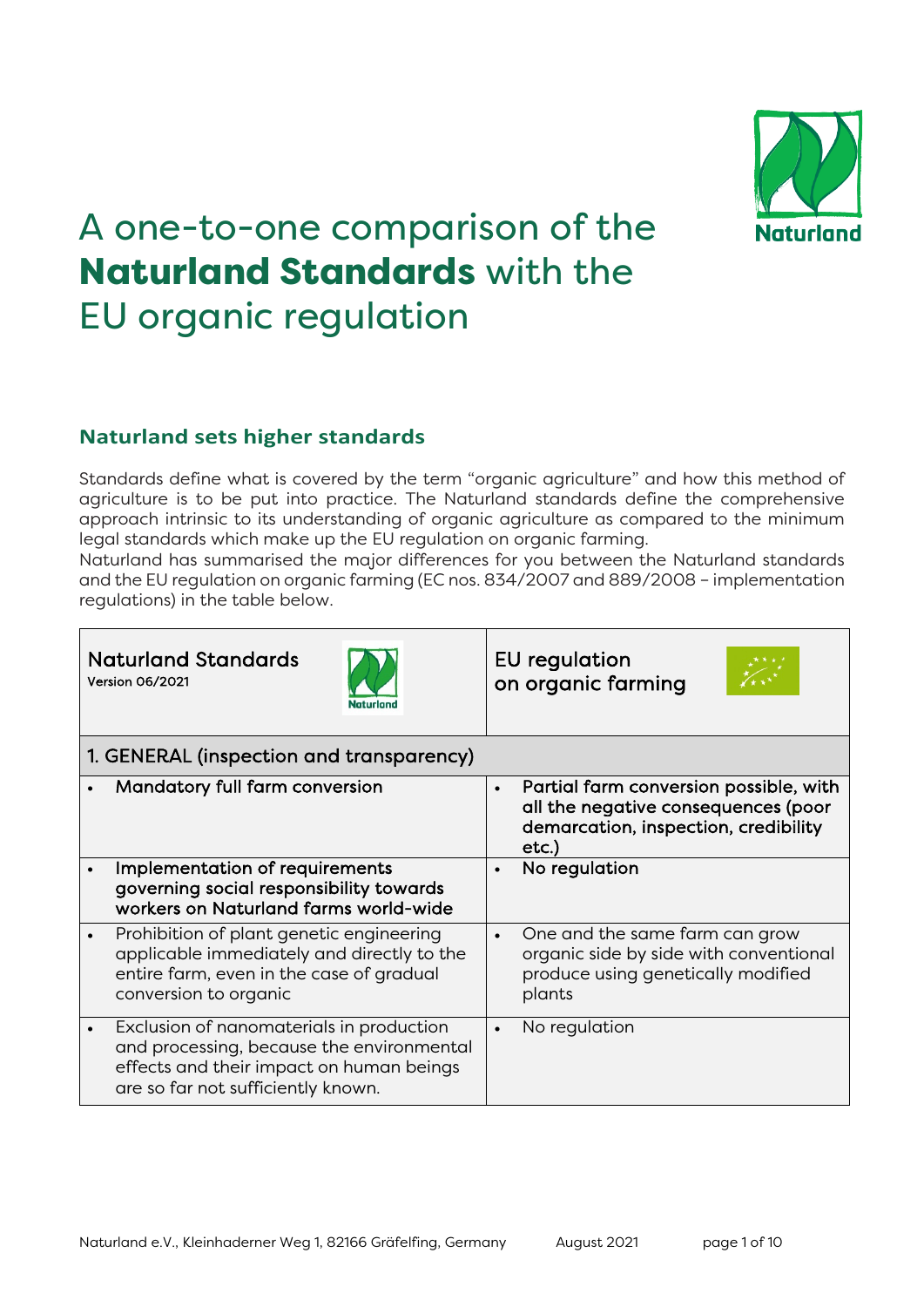



|                       | Biogas plants on Naturland farms may only<br>use a limited amount (30%) of vegetable<br>material from conventional production<br>which serves as fermentation material to<br>operate the power plant. The choice of<br>vegetable matter is also severely restricted.<br>Regulations on sustainable use of water in<br>areas with scarce water resources (e.g.<br>draw up a water management plan, use of<br>efficient and water-saving irrigation<br>systems, etc.) | $\bullet$<br>$\bullet$ | No regulation<br>No regulation                                                                                                                                                                                                                                                                                                                                                                                       |
|-----------------------|---------------------------------------------------------------------------------------------------------------------------------------------------------------------------------------------------------------------------------------------------------------------------------------------------------------------------------------------------------------------------------------------------------------------------------------------------------------------|------------------------|----------------------------------------------------------------------------------------------------------------------------------------------------------------------------------------------------------------------------------------------------------------------------------------------------------------------------------------------------------------------------------------------------------------------|
|                       | <b>2. ARABLE FARMING</b>                                                                                                                                                                                                                                                                                                                                                                                                                                            |                        |                                                                                                                                                                                                                                                                                                                                                                                                                      |
|                       | Possible risk factors (dangerous waste,<br>emission sources, and sources of<br>contamination e. g. discharge of sewage<br>sludge) must be eliminated                                                                                                                                                                                                                                                                                                                | $\bullet$              | No regulation                                                                                                                                                                                                                                                                                                                                                                                                        |
| $\bullet$             | Minimum percentage of legumes in the<br>main crop (e. g. clover grass) in crop rotation<br>is required, a prerequisite which must be<br>complied with before additional organic<br>fertilisers can be purchased. Legumes bind<br>the nitrogen from the air and are the most<br>natural form of fertiliser. Growing legumes<br>enriches the variety of crop rotation and<br>reduces disease pressure                                                                 | $\bullet$              | No regulation                                                                                                                                                                                                                                                                                                                                                                                                        |
|                       | When purchasing means of production (e. g.<br>farm-produced fertiliser, fodder), these<br>must be bought from Naturland farms or<br>meet Naturland's respective quality<br>assurance requirements                                                                                                                                                                                                                                                                   | $\bullet$              | No regulation                                                                                                                                                                                                                                                                                                                                                                                                        |
|                       | Positive list of permissible cleaning and<br>disinfection agents for machines,<br>equipment and plant used in plant<br>production                                                                                                                                                                                                                                                                                                                                   | $\bullet$              | No regulation                                                                                                                                                                                                                                                                                                                                                                                                        |
| <b>3. FERTILISERS</b> |                                                                                                                                                                                                                                                                                                                                                                                                                                                                     |                        |                                                                                                                                                                                                                                                                                                                                                                                                                      |
|                       | Clearly defined requirements of organic<br>fertilisation:<br>Total amount of fertiliser (from the farm's<br>own livestock and external fertilisers)<br>restricted to 1.4 DU/hectare = 112 kg<br>nitrogen/hectare/year. (Higher amounts<br>are only permitted for special crops, e. g.<br>in vegetable growing.)<br>DU = dung unit (1.4 DU corresponds to the excrement<br>of two adult cattle.)                                                                     |                        | "Conventional fertilisation" possible<br>with organic fertilisers:<br>There is only a limit to the amount of<br>farm-produced fertiliser allowed<br>(annual maximum of 170 kg<br>nitrogen/hectare). No restriction in the<br>total amount of fertiliser allowed. This<br>means purchase of additional<br>commercial fertiliser is permitted,<br>allowing for a much higher amount of<br>fertiliser to be discharged. |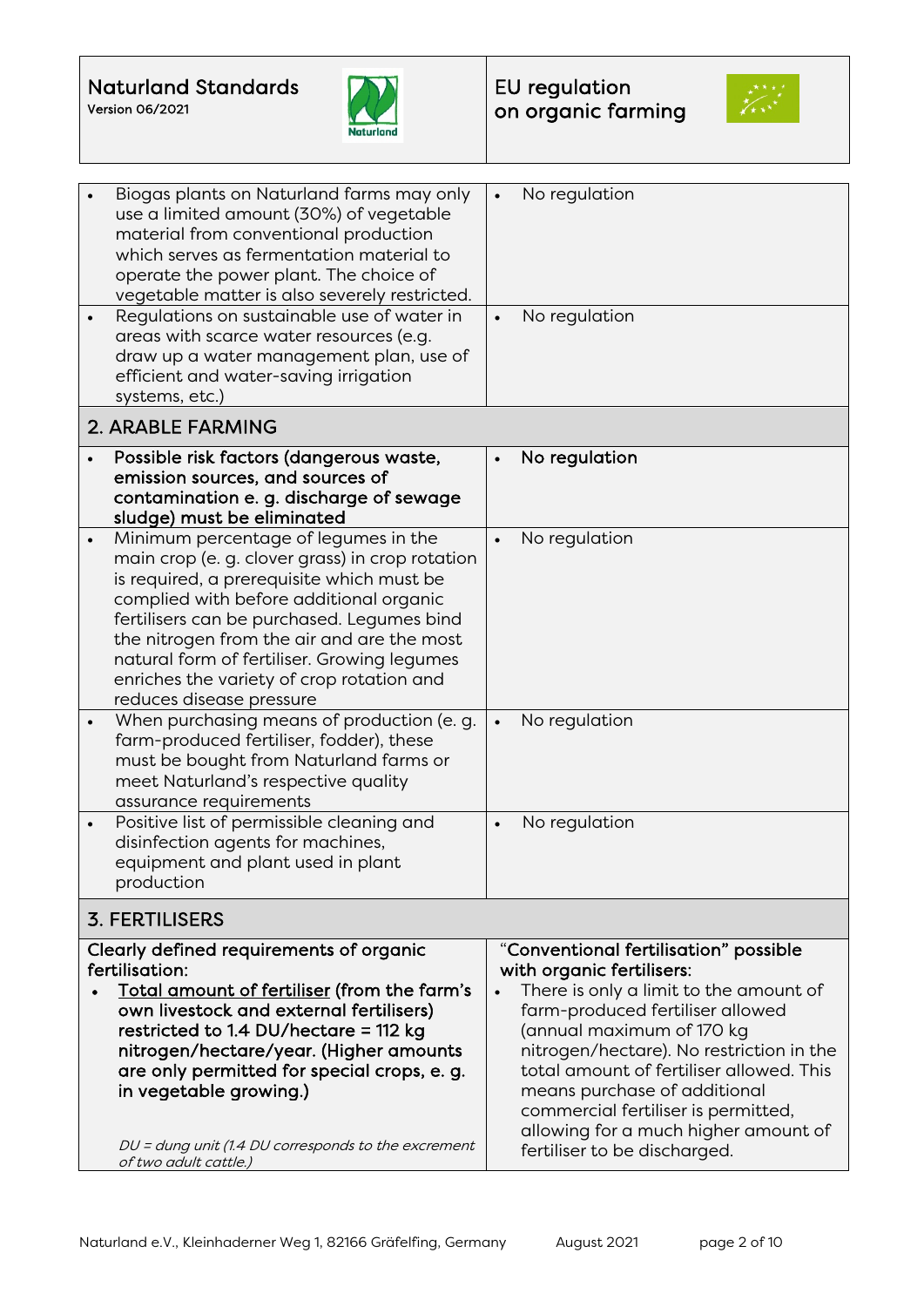



| Restriction applicable to the source and kind<br>of organic fertiliser purchased:<br>Only solid manure (except for poultry<br>manure) from conventionally managed<br>farms. Fermentation residue from biogas<br>plants only if the organic farm's own<br>fermentation material has been<br>fermented and no liquid manure or<br>poultry manure from conventional animal<br>husbandry was used in the biogas plant;<br>quantities limited<br>Conventional poultry manure and<br>$\bullet$<br>conventional liquid manure are prohibited | Almost free import of commercial<br>fertiliser, even in the form of conventional<br>liquid manure or poultry dung with no<br>further requirements (only those from<br>"industrial" sources are excluded).<br>Animal meal, blood meal and bone<br>meal are permitted and may be<br>purchased as organic fertilisers (risk of<br>BSE)                                                                                                                                                                                                                        |
|---------------------------------------------------------------------------------------------------------------------------------------------------------------------------------------------------------------------------------------------------------------------------------------------------------------------------------------------------------------------------------------------------------------------------------------------------------------------------------------------------------------------------------------|------------------------------------------------------------------------------------------------------------------------------------------------------------------------------------------------------------------------------------------------------------------------------------------------------------------------------------------------------------------------------------------------------------------------------------------------------------------------------------------------------------------------------------------------------------|
| Animal meal, blood and bone meal (even as<br>$\bullet$<br>fertilisers) prohibited<br>Permissible amount of commercial<br>$\bullet$<br>organic fertiliser or farm manure which<br>may be purchased is restricted to 0.5<br>DU/hectare (except where required for<br>certain specialised crops)                                                                                                                                                                                                                                         | No limit to amount of fertiliser which<br>$\bullet$<br>may be purchased. This means that a<br>farm can rely solely on external<br>fertiliser                                                                                                                                                                                                                                                                                                                                                                                                               |
| <b>4. ANIMAL HUSBANDRY</b>                                                                                                                                                                                                                                                                                                                                                                                                                                                                                                            |                                                                                                                                                                                                                                                                                                                                                                                                                                                                                                                                                            |
| The permissible stocking density (animals<br>$\bullet$<br>per hectare of farmland) is more stringent,<br>to guarantee an even balance between<br>fodder and the area to which their<br>manure is applied.<br>Maximum stocking density/hectare of<br>farmland:<br>140 hens<br>280 broilers<br>10 fattening pigs                                                                                                                                                                                                                        | Maximum stocking density/hectare<br>of farmland: particularly in the<br>critical sectors of product<br>transformation, considerably more<br>animals are possible - with all the<br>ensuing problems (ground water,<br>nitrate accumulation etc.).<br>The maximum limits/hectare of<br>farmland are:<br><u>230 hens (64% higher nitrogen</u><br>discharge)<br>580 broilers (107% higher)<br>14 fattening pigs (40% higher)<br>Besides this, it is even possible for EU<br>member states to increase the<br>maximum number of animals allowed<br>per hectare |
| Dairy cattle/mother cows, sheep and<br>goats: compulsory pasturage during the<br>growing season<br>(applies to all new farms as of 2018; with a<br>transitional arrangement for farms which<br>are already members of Naturland up to<br>the end of 2029 at the latest).                                                                                                                                                                                                                                                              | No compulsory pasturage for dairy<br>$\bullet$<br>cattle and mother cows                                                                                                                                                                                                                                                                                                                                                                                                                                                                                   |
| Laying hens: When calculating the free-                                                                                                                                                                                                                                                                                                                                                                                                                                                                                               | No regulation                                                                                                                                                                                                                                                                                                                                                                                                                                                                                                                                              |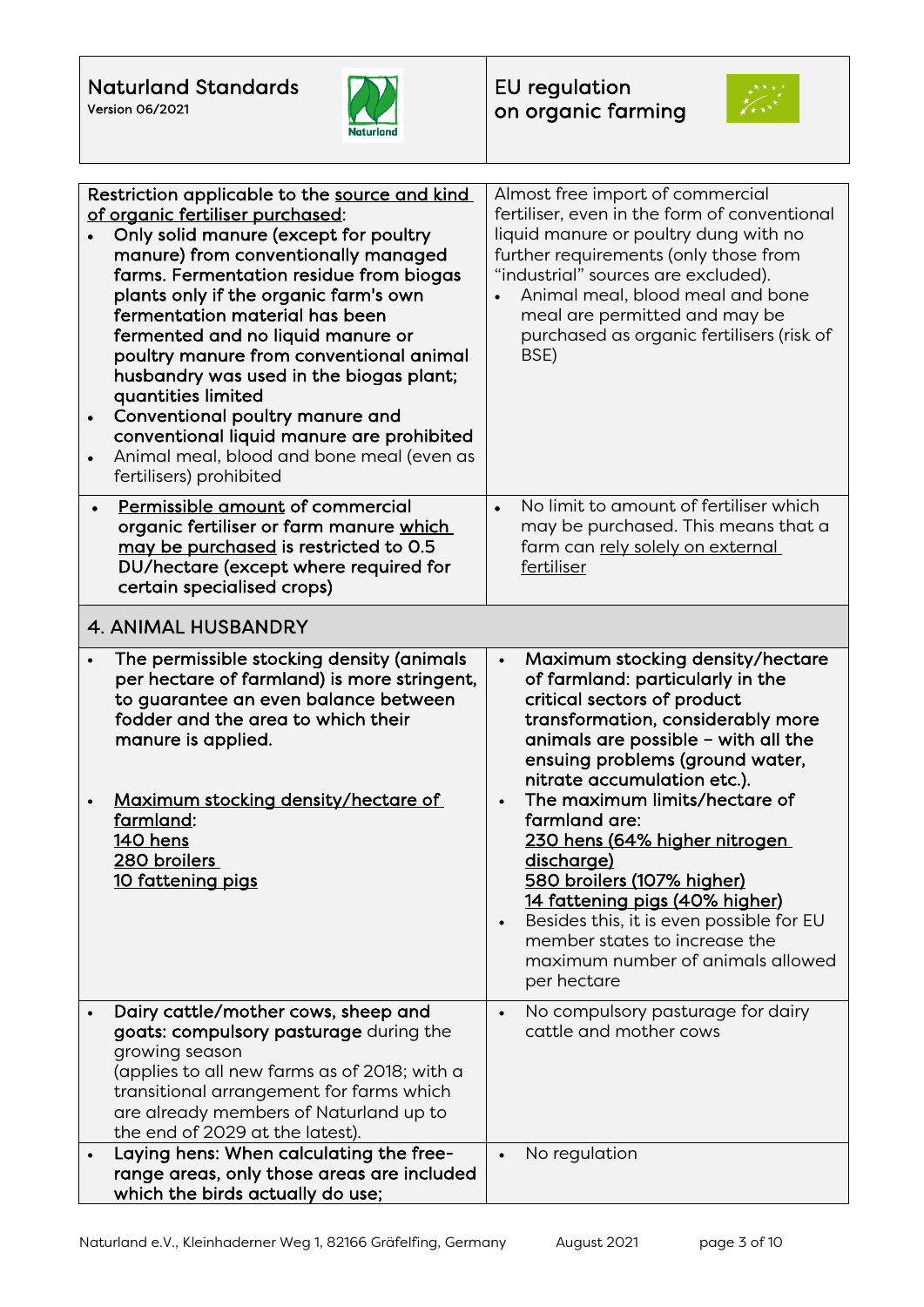



| $\bullet$ | consequently, any areas which are over<br>150 m from the barn do not count.<br>Outdoor access is mandatory at all times.<br>In bad weather an <b>additional roofed</b><br>forecourt has to be provided in addition to<br>the prescribed grassland, as part of the<br>free-range area. This both accommodates<br>the birds' natural behavioural patterns and<br>allows for the best hygienic conditions. The<br>roofed forecourt must be accessible all<br>year round. | Laying hens must always have access<br>to free-range areas, if the weather<br>permits (which means that in bad<br>weather it is possible to prevent the<br>birds from roaming freely!) |
|-----------|-----------------------------------------------------------------------------------------------------------------------------------------------------------------------------------------------------------------------------------------------------------------------------------------------------------------------------------------------------------------------------------------------------------------------------------------------------------------------|----------------------------------------------------------------------------------------------------------------------------------------------------------------------------------------|
|           | In any one building complex max. four<br>separated stable units à max. 3.000 laying<br>hens are permitted.                                                                                                                                                                                                                                                                                                                                                            | No regulation                                                                                                                                                                          |
| $\bullet$ | One brother from each laying hen must be<br>raised organically.                                                                                                                                                                                                                                                                                                                                                                                                       | No regulation                                                                                                                                                                          |
| $\bullet$ | Maximum stocking density for hens kept in<br>aviaries: 12 laying hens per square metre of<br>floor space with no more than 3 levels<br>(including the ground floor)                                                                                                                                                                                                                                                                                                   | No specific stocking density limit for<br>hens kept in aviaries<br>4 levels (including the ground floor)                                                                               |
| $\bullet$ | Separate specific regulations for rearing of<br>pullets, e. g. feeding with organic fodder, no<br>coccidiostatics, chicken runs available even<br>at this stage                                                                                                                                                                                                                                                                                                       | No regulation                                                                                                                                                                          |
|           | Prohibition of cow trainers (electrical aids<br>used to prevent the cows' natural excretion<br>behaviour)                                                                                                                                                                                                                                                                                                                                                             | No regulation                                                                                                                                                                          |
| $\bullet$ | Detailed regulations for the transport of<br>animals for slaughter, e.g. space<br>requirements, maximum transport times<br>and distances, etc.                                                                                                                                                                                                                                                                                                                        | No regulation                                                                                                                                                                          |
|           | 5. FODDER                                                                                                                                                                                                                                                                                                                                                                                                                                                             |                                                                                                                                                                                        |
|           | Self-sufficiency with farm-grown fodder is<br>to be aimed at; at least 50% of the<br>fodder must come from the farm itself<br>(nutrient cycle) - also in the case of pigs<br>and poultry! (or from a farm which supplies<br>fodder under a contractual agreement approved<br>by Naturland and, in return, applies the manure<br>from its partner's farm to its own fodder crops).                                                                                     | In the case of pigs and poultry, only<br>20% of the fodder must be grown on<br>the farm itself or "in the same<br>region".                                                             |
|           | The positive list of feed for monogastric                                                                                                                                                                                                                                                                                                                                                                                                                             | There is no longer a positive list of<br>conventional fodder that may be                                                                                                               |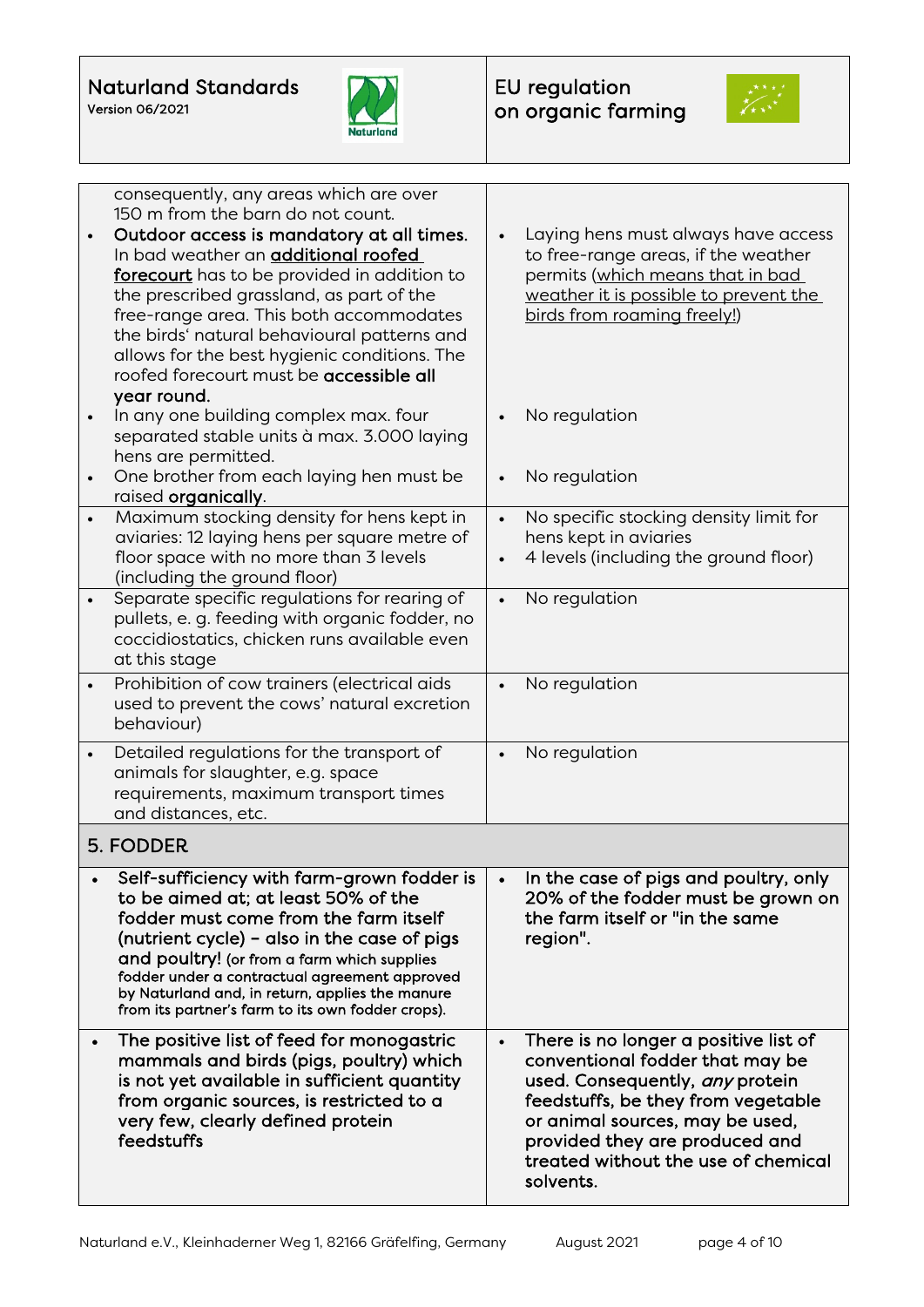



|           | Dairy and mother cows: exclusive feeding<br>with silage all year round is prohibited. In<br>summer, green forage must be offered                                                                                                                                                             |           | No regulation, which means that even<br>in summer, when fresh grass would be<br>available, it is possible to feed the<br>cattle silage only                                                                                         |  |
|-----------|----------------------------------------------------------------------------------------------------------------------------------------------------------------------------------------------------------------------------------------------------------------------------------------------|-----------|-------------------------------------------------------------------------------------------------------------------------------------------------------------------------------------------------------------------------------------|--|
|           | <b>6. AQUACULTURE</b>                                                                                                                                                                                                                                                                        |           |                                                                                                                                                                                                                                     |  |
|           | In accordance with welfare-oriented animal<br>husbandry and ecological balance, the<br>stocking densities are more limited to:                                                                                                                                                               | $\bullet$ | For EU organic operations, higher<br>maximum upper limits apply:                                                                                                                                                                    |  |
|           | 20 kg trout per cubic metre<br>10 kg seabream and seabass per cubic<br>metre                                                                                                                                                                                                                 |           | up to 25 kg trout per cubic metre<br>up to 15 kg seabream and seabass<br>per cubic metre                                                                                                                                            |  |
|           | 160 g shrimps per square metre                                                                                                                                                                                                                                                               |           | up to 240 g shrimps per square<br>metre                                                                                                                                                                                             |  |
|           | Antibiotics and conventional medication<br>are forbidden for shrimps.                                                                                                                                                                                                                        | $\bullet$ | Antibiotics and conventional<br>medication are permitted for shrimps.                                                                                                                                                               |  |
|           | For finfish, the use of conventional medicine<br>is strongly limited (e.g. immediate suspension even<br>after one-time treatment of tropical species like<br>Tilapia and Pangasius).                                                                                                         |           | For finfish, the regulations concerning<br>conventional treatments are less strict<br>as well (general permission of conventional<br>medication, no or only little limitation<br>according to species and number of<br>treatments). |  |
| $\bullet$ | Regular analyses of water, sediment, feed<br>and finished product are required.                                                                                                                                                                                                              | $\bullet$ | Analyses are not mandatory.                                                                                                                                                                                                         |  |
|           | Shrimp producers are obliged to reforest<br>former mangrove areas. This provision is<br>part of the annual organic inspection.                                                                                                                                                               | $\bullet$ | No regulation.                                                                                                                                                                                                                      |  |
|           | 7. VEGETABLE GROWING/SPECIAL CROPS                                                                                                                                                                                                                                                           |           |                                                                                                                                                                                                                                     |  |
|           | Growing in sacks or containers on the<br>basis of a nutrient solution is not<br>permitted when growing vegetables.                                                                                                                                                                           | $\bullet$ | It is possible to grow them in sacks or<br>other containers and feed the plants<br>solely on nutrient solution.                                                                                                                     |  |
|           | Prohibition of CMS hybrids (cytoplasmic<br>male sterility) from protoplast fusion -<br>transfer of genetic material from one species to<br>another in a manner which is not possible naturally<br>(with traditional cultivation techniques) (transition to<br>genetic engineering processes) | $\bullet$ | Use of CMS hybrids permissible                                                                                                                                                                                                      |  |
|           | Prohibition of pyrethroids                                                                                                                                                                                                                                                                   | $\bullet$ | Use of pyrethroids (synthetic<br>insecticides) permitted                                                                                                                                                                            |  |
| $\bullet$ | Prohibition of chemically synthesised inputs                                                                                                                                                                                                                                                 | $\bullet$ | Approval of chemically synthesised<br>inputs (art. 4c) can be given in<br>exceptional cases.                                                                                                                                        |  |
| $\bullet$ | The amount of copper (Cu salts) permissible<br>is strictly limited: max 3 kg/hectare/year;<br>max. 4 kg/hectare/year for hops.                                                                                                                                                               | $\bullet$ | Use of copper: considerably higher<br>quantities permissible: up to 6 kg<br>copper/hectare/year (and in excess of<br>this if approval obtained)                                                                                     |  |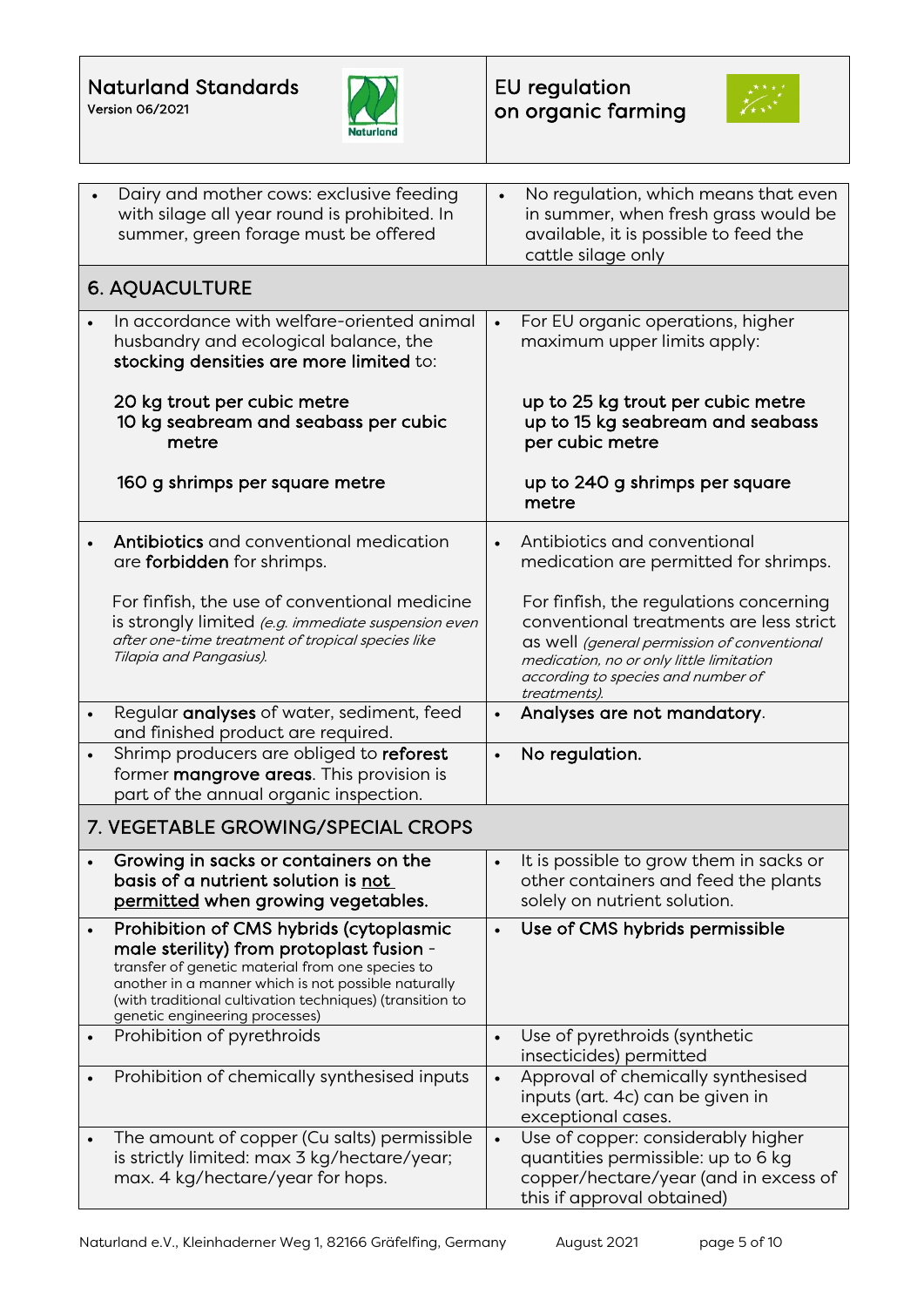



|           | Mushroom cultivation: organic source<br>materials, components and supplementary<br>substances of the substratum must come<br>from organic production                                                                                                              | $\bullet$ | Substratum may contain up to 25%<br>conventional substances (e. g. poultry<br>manure).                                                                                                                                                                                                                                                                                                             |
|-----------|-------------------------------------------------------------------------------------------------------------------------------------------------------------------------------------------------------------------------------------------------------------------|-----------|----------------------------------------------------------------------------------------------------------------------------------------------------------------------------------------------------------------------------------------------------------------------------------------------------------------------------------------------------------------------------------------------------|
|           | Viticulture/fruit cultivation: limitation of the<br>total amount of fertiliser in a three year<br>rotation cycle (total of max. 150 kg of<br>nitrogen/hectare) in viticulture and of 90 kg<br>nitrogen/hectare and year in fruit<br>cultivation                   | $\bullet$ | No special consideration of total<br>permissible amount of nitrogen<br>fertilisers in viticulture/fruit cultivation                                                                                                                                                                                                                                                                                |
| $\bullet$ | Restriction of use of peat to 80% at most<br>for seedlings (including potted herbs) and<br>50% at most in all other substrates (e. g.<br>potted ornamental plants, tree nursery<br>containers etc.), no extensive application as<br>a means of enriching the soil | $\bullet$ | No restriction on the amount of peat;<br>turf may be used 100% in substrates<br>and applied extensively to enrich the<br>soil.                                                                                                                                                                                                                                                                     |
|           | 8. IMPORTANT EXAMPLES IN THE SPHERE OF PROCESSING                                                                                                                                                                                                                 |           |                                                                                                                                                                                                                                                                                                                                                                                                    |
|           | Source of raw goods is clearly defined and<br>complies with the requirements of<br>Naturland's standards<br>Guaranteed traceability through every<br>commercial stage right back to the farm                                                                      |           | Any raw goods from sources<br>anywhere in the world possible<br>(focus on lowest possible global<br>prices) from producers working to<br>the lowest possible permissible<br>standards, even, for example, from<br>countries only operating to<br>standards equivalent to the EU eco-<br>regulation<br>No compulsory traceability<br>throughout every commercial stage<br>back to the original farm |
|           | Processing standards specific to certain<br>product groups, e. g. comprehensive and<br>detailed processing standards for milk and<br>dairy products, meat and meat products,<br>aquaculture products, etc.                                                        |           | Appendix VIII of the regulation<br>governs the ingredients, additives<br>and auxiliary substances permitted.<br>Permission is general: only in isolated<br>cases is permission for ingredients,<br>additives and auxiliary substances<br>restricted to individual groups of<br>products or specific purposes                                                                                       |
|           | Exclusion of certain processing methods<br>(e. g. prohibition of enzymes for bread and<br>bakery products, fining using "Farbebier" (a<br>special colour preparation) or roasted malt<br>extract, the chemical modification of edible<br>fats, etc.)              |           | No regulation                                                                                                                                                                                                                                                                                                                                                                                      |
|           | Prohibition of any use of genetically<br>modified organisms and their derivatives                                                                                                                                                                                 |           | Under certain conditions the use of<br>genetically modified additives and<br>auxiliary substances for processing<br>may be allowed (art. 22 (2) g)                                                                                                                                                                                                                                                 |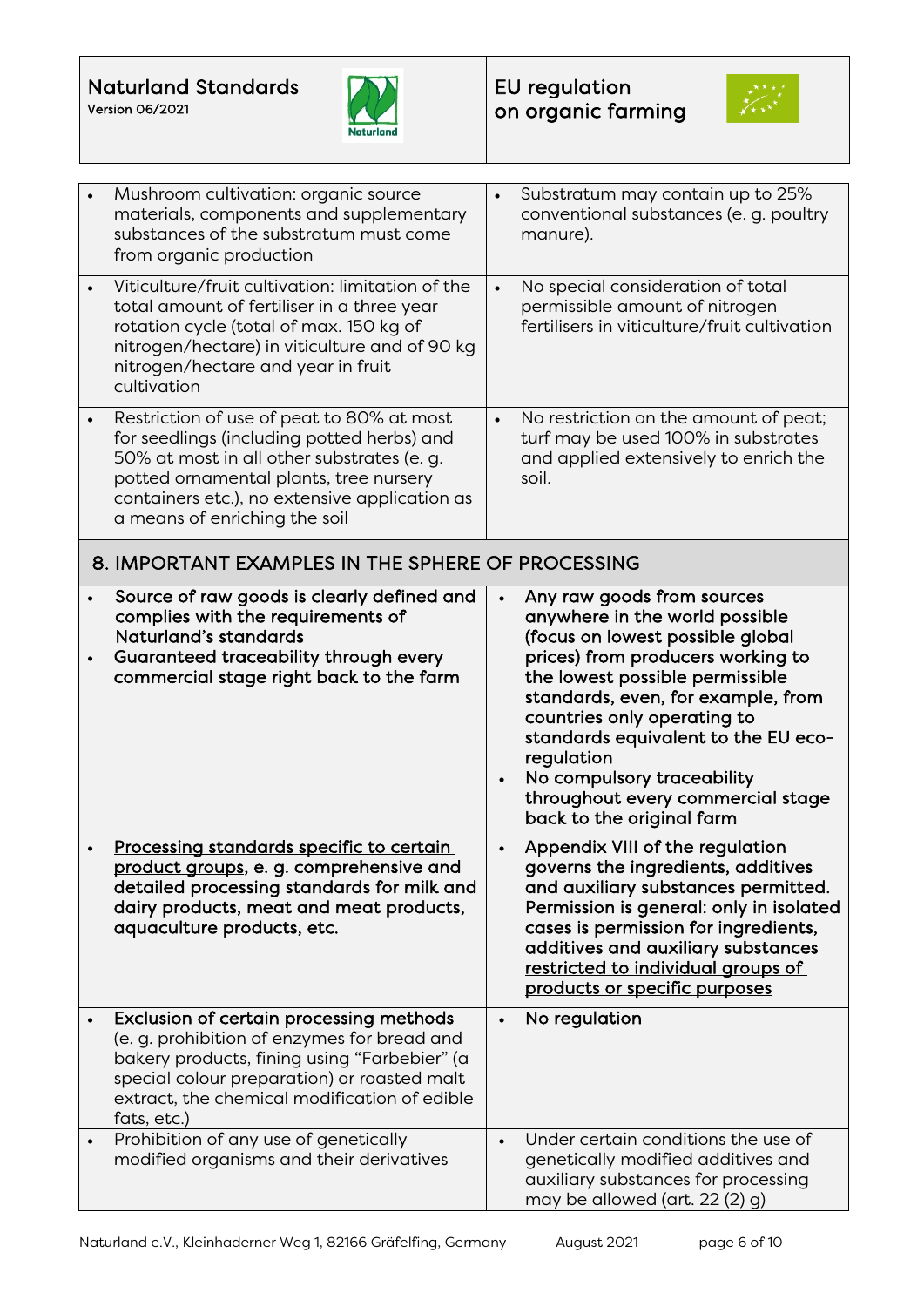



| Not possible to identify individual<br>ingredients as organic (i. e. if the actual<br>product is not organic, but only a small<br>portion)                                                                                                                                          | Risk of deceptive advertising due to<br>the possibility of identifying individual<br>ingredients as organic in the list of<br>ingredients in a conventional product<br>with less than 95% organic contents |
|-------------------------------------------------------------------------------------------------------------------------------------------------------------------------------------------------------------------------------------------------------------------------------------|------------------------------------------------------------------------------------------------------------------------------------------------------------------------------------------------------------|
| Positive list of permissible food additives is<br>much shorter and restricted to specific<br>purposes and product groups. Naturland<br>allows less than half (23) of the permissible<br>EU additives (54)                                                                           | More general positive list of<br>$\bullet$<br>permissible food additives. EU<br>processors can use 54 different<br>additives                                                                               |
| Restrictive permission to use natural<br>flavourings and enzymes specific to specific<br>product groups                                                                                                                                                                             | General permission for natural<br>flavourings and enzymes                                                                                                                                                  |
| The preservation of shrimps with sodium<br>metabisulphite (suspected to be allergenic<br>or to trigger asthma) is not allowed.                                                                                                                                                      | The use of sodium metabisulphite for<br>preservation is allowed.                                                                                                                                           |
| Salting by injection for smoking of fish is not<br>allowed.                                                                                                                                                                                                                         | Salting by injection is allowed.<br>$\bullet$                                                                                                                                                              |
| Where fodder is produced, the processing<br>plant (dedicated solely to organic fodder)<br>must be installed in a separate area to that<br>used to produce conventional fodder                                                                                                       | Conventional and organic fodder can<br>be produced in the same plant (risk of<br>contamination)                                                                                                            |
| Comprehensive standards on transport<br>and slaughtering with detailed regulations<br>on the transport of animals for slaughter<br>(incl. equipment used in vehicles to<br>transport livestock), delivery and transfer to<br>the slaughterhouse, housing, stunning and<br>bleeding. | No regulation.                                                                                                                                                                                             |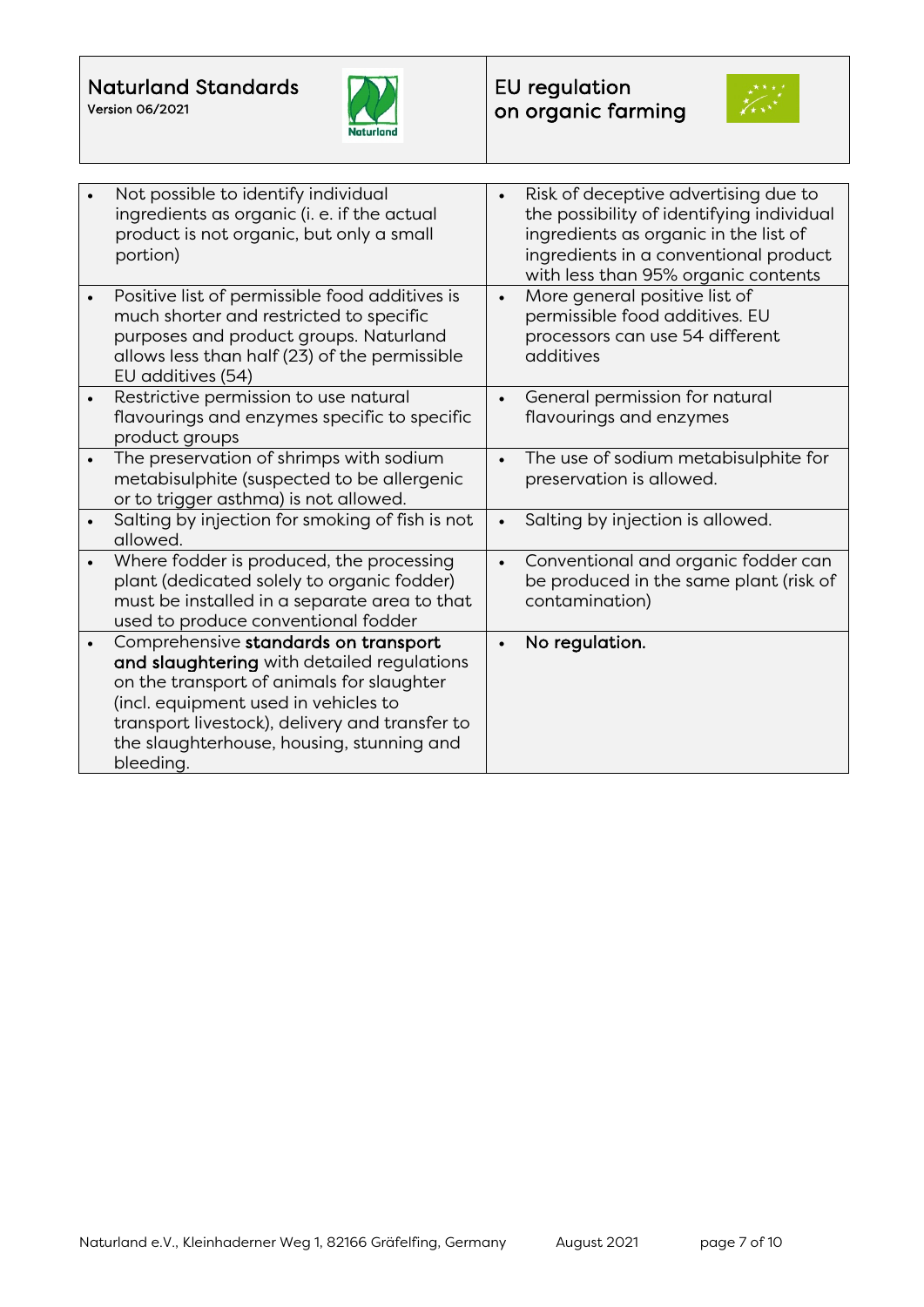The examples cited below describe situations in practice which comply with the EU regulation on organic farming but are not possible under the Naturland standards.

#### 1. Partial conversion to organic:

An EU organic farmer can convert part of his farm only to organic agriculture (e. g. dairy cattle).

- At the same time the farmer can continue to keep conventional battery hens (small group systems) and feed them on medicated intensive fodder.
- The poultry manure, with all its inherent residual risks, can even be spread on the fodder-growing areas of the organic section of the farm.
- The milk is sold in the shops as organic, from cows kept and fed according to the principles of organic farming.
- Should the farmer who has converted only part of his farm to organic want to, he can continue to have conventional artificial fertiliser in stock, and no-one would be able to prove which areas he applied it to.

#### 2. No fodder produced on the farm:

A large facility with laying hens, managed according to the EU organic standards, can be run without producing any of its own fodder - only 20% of fodder has to be produced "in the same region".

- The producer can feed his hens on fodder purchased completely from external sources, even from abroad, and have it transported to his country by ship (risk of genetic engineering).
- If the producer complies with EU organic standards, he can keep many more birds because he is not required to produce his own fodder (and also the limits of animal stocking density are higher).
- The resulting manure has to be disposed of in other areas and can lead to overfertilisation and contamination of the soil and ground water there.
- Fodder and manure have in some cases to be transported long distances, which makes a considerable negative impact on the climate.
- Under the EU eco-regulation, the fodder given to laying hens can, moreover, contain all kind of conventional ingredients of plant and animal origin (provided that they are produced and treated without the use of chemical solvents), among them conventional soya beans (= risk of genetic engineering).

## 3. No limit to amount of fertiliser:

An EU organic farm is allowed to buy and use further commercial fertilisers containing nitrogen, without restriction, to be used in addition to the fertiliser it produces itself.

This considerably increases the risk of high rates of nitrate e. g. in vegetables - and at the same time of nitrate seepage or displacement into the ground water.

## 4. Fertilisers from questionable sources:

An EU organic arable farm can fertilise its organic areas on a regular basis with conventional liquid manure from pigs or conventional poultry manure – i. e. fertilisers from problematical farming systems.

- The excrement of these species in particular is more often found to contain antibiotics (problems associated with residues and resistance) and other medication under conventional farming conditions.
- The conventional fertiliser can be procured from a neighbour with a conventional farm or even from conventional parts of the farmer's own farm, which leaves the door wide open to abuse (surveillance problems).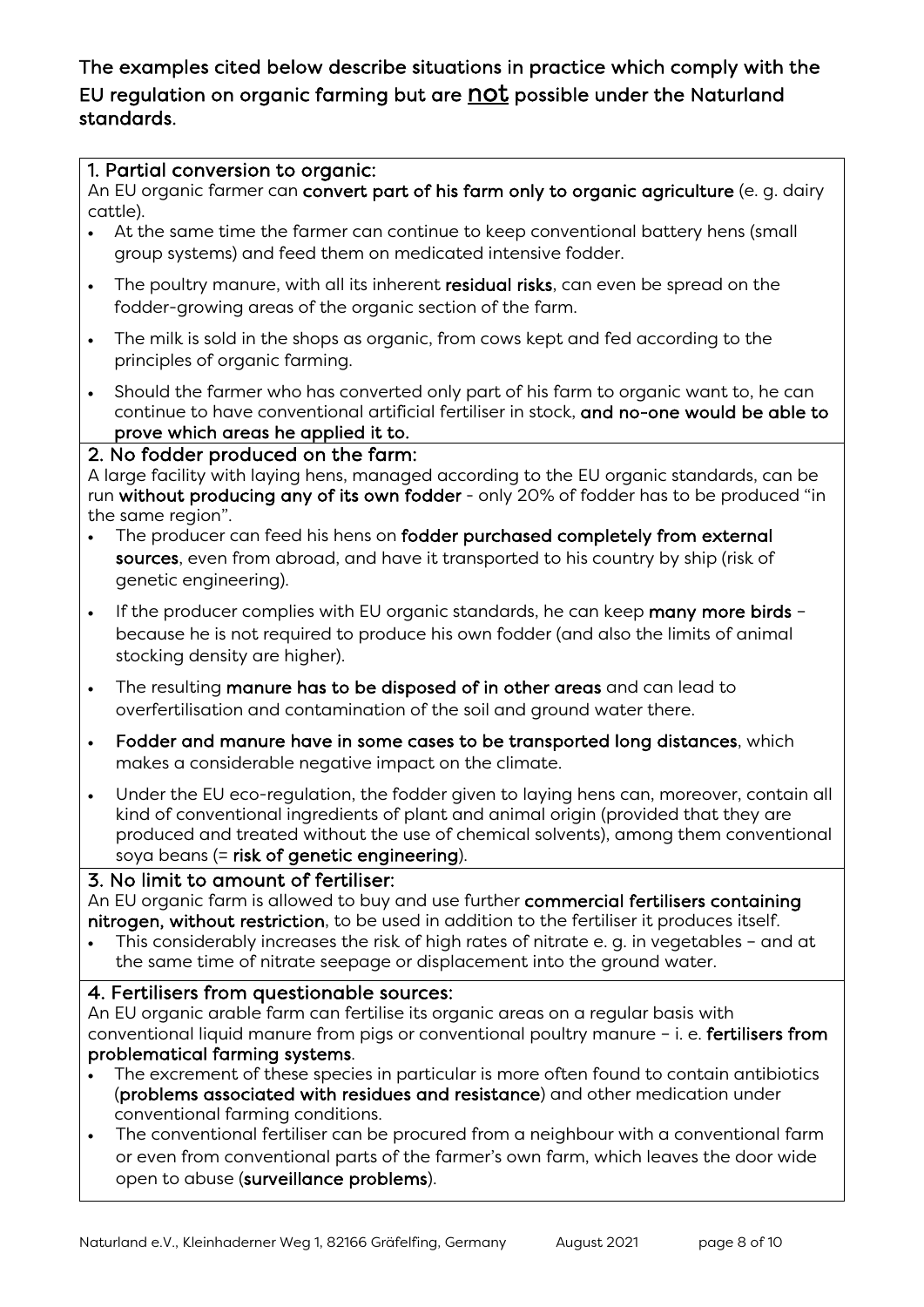## The examples cited below describe situations in practice which comply with the EU regulation on organic farming but are not possible under the Naturland standards.

It is then no longer necessary for the farmer to grow his own legumes, which is the actual basis of nutriment supply in organic agriculture. This will, however, lead to greater disease pressure on his other crops.

He could also resort to animal meal or bone meal, which are considered critical since BSE times.

#### 5. Dangerous waste:

A problematic history or even dangerous wastes is not considered an important issue on EU farms.

• Areas of an EU organic farm on which sewage sludge was discharged for a long period and up to shortly before conversion can be producing organic fodder twelve months later, which may comprise up to 100% of the fodder used on the farm itself, for example as feed for its cows, the milk of which can then already be sold as organic.

## 6. Controllability/credibility:

A farm specialising in growing vegetables farms 40 hectares and decides to convert four hectares to organic agriculture according to the EU regulation on organic farming.

- Accordingly, the farmer can then grow, for example, organic kohlrabi on these four hectares, for sale. He can also grow kohlrabi on his conventionally farmed area, as long as it is a different variety (parallel production = surveillance problems).
- The farmer specialising in growing vegetables can, however, legally establish two separate entities (two different limited liability companies). He can be farm manager on both and could produce identical ranges of organic and conventional vegetables in the immediate vicinity of each other (parallel production = surveillance problems).
- A conventional strawberry farm with 30 hectares of pick-your-own strawberries can include an organic strain in its range, grown on an adjoining one acre strawberry field. Such constellations soon reach the limits of controllability.

## 7. Vegetables/special crops:

In a greenhouse, tomatoes are grown solely in substrate containers or sacks and fed on a nutrient solution. They are then sold as organic tomatoes.

## 8. Social aspects:

In many countries there are comprehensive laws governing working conditions and social aspects. However, they are often poorly implemented or monitored. Naturland's social standards are part and parcel of the general production and processing standards and compliance with them is regularly monitored in the course of organic inspection tours. In the plant, for example, of a processor in Africa or Asia adhering to the EU regulation on organic farming, there are no mechanisms to inspect social aspects besides those established by the state.

This can mean, for example, that:

- some children have to spend so much time at work that it is impossible for them to attend school regularly
- safety in the workplace is not taken seriously and, for example, potentially very dangerous areas, such as stairs or machines, are not guarded or marked. This can present great risk to life and limb for all the workers.
- plants do not pay their workers a fixed schedule of minimum wages